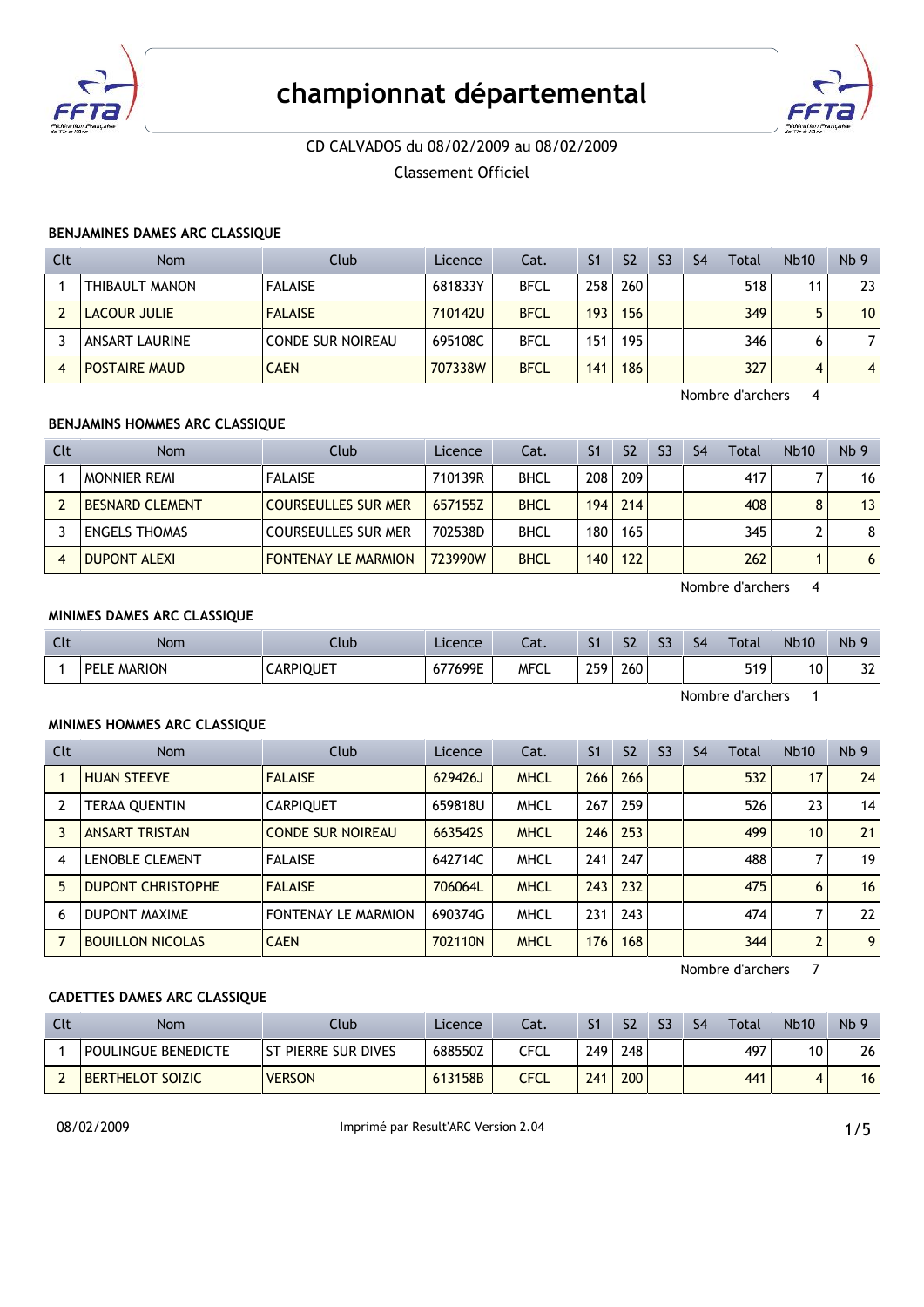|  |  | <b>INE</b><br>-NDC<br>- WI | -----<br><b>VF</b><br>י -<br>50 N | $-0.0000000$<br>5965.<br>/ OM | $- - -$<br>בי ה | o,<br>וסי | . . |  |  | ممد<br>21 L<br>∽∪∿ |  |  |
|--|--|----------------------------|-----------------------------------|-------------------------------|-----------------|-----------|-----|--|--|--------------------|--|--|
|--|--|----------------------------|-----------------------------------|-------------------------------|-----------------|-----------|-----|--|--|--------------------|--|--|

Nombre d'archers 3

#### **CADETS HOMMES ARC CLASSIQUE**

| Clt | <b>Nom</b>           | Club                        | Licence | Cat.        | S <sub>1</sub> | S <sub>2</sub> | S <sub>3</sub> | S <sub>4</sub> | Total | <b>Nb10</b> | Nb <sub>9</sub> |
|-----|----------------------|-----------------------------|---------|-------------|----------------|----------------|----------------|----------------|-------|-------------|-----------------|
|     | LESAGE JULIEN        | <b>OUISTREHAM</b>           | 640678P | <b>CHCL</b> | 272            | 277            |                |                | 549   | 22          | 26              |
|     | SOBOL JIMMY          | <b>FALAISE</b>              | 620758M | <b>CHCL</b> | 268            | 266            |                |                | 534   | 16          | 25              |
|     | <b>GIRET MARTIN</b>  | <b>MERVILLE FRANCEVILLE</b> | 628188N | <b>CHCL</b> | 266            | 244            |                |                | 510   | 18          | 13              |
| 4   | BARTHELEMY QUENTIN   | <b>CAEN</b>                 | 647738N | <b>CHCL</b> | 251            | 248            |                |                | 499   | 13          | 17 <sub>1</sub> |
|     | <b>CASTEL JULIEN</b> | <b>BAYEUX</b>               | 658041M | <b>CHCL</b> | 229            | 264            |                |                | 493   | 8           | 24              |
| 6   | MENDRET ARNAUD       | <b>CARPIQUET</b>            | 700435T | <b>CHCL</b> | 222            | 214            |                |                | 436   | 6           | 10              |

Nombre d'archers 6

Nombre d'archers 2

# **JUNIORS DAMES ARC CLASSIQUE**

| Clt | <b>Nom</b>            | Club.          | Licence | Cat.        |     | S <sub>2</sub> | S <sub>3</sub> | S <sub>4</sub> | <b>Total</b> | <b>Nb10</b> | Nb <sub>9</sub> |
|-----|-----------------------|----------------|---------|-------------|-----|----------------|----------------|----------------|--------------|-------------|-----------------|
|     | <b>BERNIER ALIZEE</b> | <b>FALAISE</b> | 599047N | <b>JFCL</b> | 233 | 231            |                |                | 464          |             | 16 <sub>1</sub> |
|     | LUCZAK-ROUGEAUX JULIA | <b>CAEN</b>    | 662936H | JFCL        | 196 | 228            |                |                | 424          |             |                 |

# **JUNIORS HOMMES ARC CLASSIQUE**

| Clt | <b>Nom</b>              | Club           | Licence | Cat. | S1  | S <sub>2</sub> | S <sub>3</sub> | S <sub>4</sub> | Total | <b>Nb10</b> | Nb <sub>9</sub> |
|-----|-------------------------|----------------|---------|------|-----|----------------|----------------|----------------|-------|-------------|-----------------|
|     | <b>GRELLIER ANTOINE</b> | <b>FALAISE</b> | 435350G | JHCL | 275 | 266            |                |                | 541   | 18          | 29              |
|     | <b>MOREL CYRIL</b>      | <b>FALAISE</b> | 458708W | JHCL | 241 | 230            |                |                | 471   |             | 17 <sub>1</sub> |
|     | LACOUR JONATHAN         | <b>FALAISE</b> | 689512V | JHCL | 219 | 231            |                |                | 450   |             | 15 <sup>1</sup> |

Nombre d'archers 3

## **SENIORS DAMES ARC CLASSIQUE**

| Clt | <b>Nom</b>           | Club                       | Licence | Cat.        | S1  | S <sub>2</sub> | S <sub>3</sub> | S4 | Total | <b>Nb10</b> | Nb <sub>9</sub> |
|-----|----------------------|----------------------------|---------|-------------|-----|----------------|----------------|----|-------|-------------|-----------------|
|     | POIRRIER VERONIQUE   | <b>OUISTREHAM</b>          | 609814S | <b>SFCL</b> | 274 | 262            |                |    | 536   | 16          | 30              |
|     | LE MOAL CHRISTEL     | <b>OUISTREHAM</b>          | 678059W | <b>SFCL</b> | 265 | 244            |                |    | 509   |             | 23 <sup>2</sup> |
|     | <b>BEUVE SOLVEIG</b> | <b>FONTENAY LE MARMION</b> | 694847U | <b>SFCL</b> | 223 | 208            |                |    | 431   |             | 16              |

Nombre d'archers 3

#### **SENIORS HOMMES ARC CLASSIQUE**

| Clt | <b>Nom</b>                | Club                         | Licence | Cat.        | S <sub>1</sub> | S <sub>2</sub> | S <sub>3</sub> | S <sub>4</sub> | Total | Nb10 | Nb <sub>9</sub> |
|-----|---------------------------|------------------------------|---------|-------------|----------------|----------------|----------------|----------------|-------|------|-----------------|
|     | <b>RINEAU NICOLAS</b>     | <b>HEROUVILLE SAINT CLAI</b> | 401619T | <b>SHCL</b> | 284            | 283            |                |                | 567   | 34   | 21              |
|     | <b>GIESZCZYK JEROME</b>   | <b>FALAISE</b>               | 599045L | <b>SHCL</b> | 281            | 261            |                |                | 542   | 25   | 19              |
| 3   | <b>BOUTRELLE ROGER</b>    | <b>CAEN</b>                  | 701651P | <b>SHCL</b> | 271            | 268            |                |                | 539   | 22   | 19              |
| 4   | HUAN JONATHAN             | <b>FALAISE</b>               | 591387M | <b>SHCL</b> | 274            | 263            |                |                | 537   | 22   | 23              |
| 5.  | <b>TRIBOULT ALEXANDRE</b> | <b>FALAISE</b>               | 726963C | <b>SHCL</b> | 270            | 266            |                |                | 536   | 19   | 25              |
| 6   | <b>ANFRAY GILDAS</b>      | ST PIERRE SUR DIVES          | 717158V | <b>SHCL</b> | 271            | 259            |                |                | 530   | 21   | 17              |
|     | <b>FOUREY SAMUEL</b>      | <b>FALAISE</b>               | 603528J | <b>SHCL</b> | 265            | 261            |                |                | 526   | 23   | 21              |
| 8   | <b>DUREL THIERRY</b>      | ST PIERRE SUR DIVES          | 672102W | <b>SHCL</b> | 264            | 261            |                |                | 525   | 13   | 28              |

08/02/2009 Imprimé par Result'ARC Version 2.04 2/5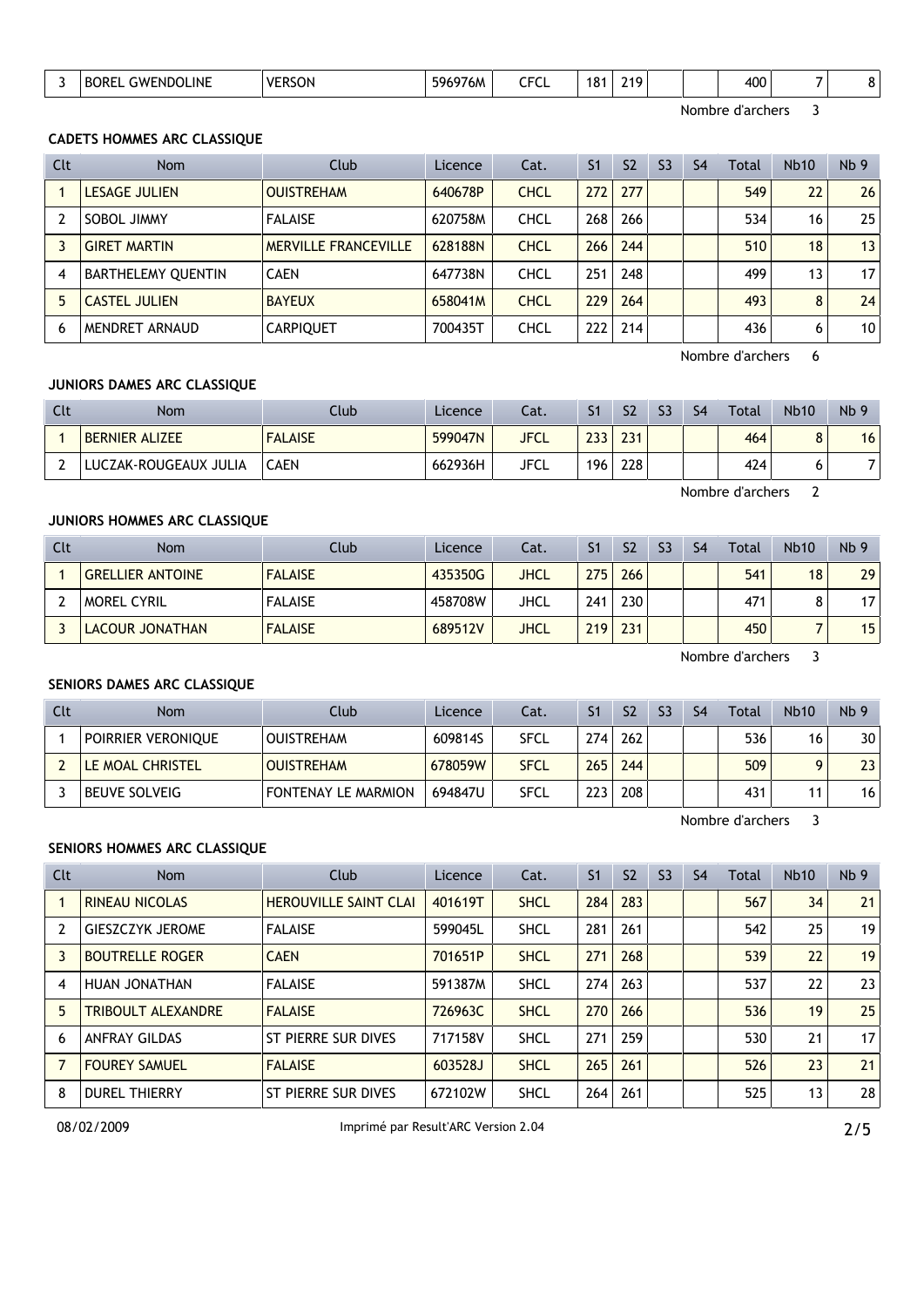| 9                 | <b>DURAND PHILIPPE</b>       | <b>CARPIQUET</b>           | 466148H | <b>SHCL</b> | 249 | 275 |  | 524 | 18             | 22             |
|-------------------|------------------------------|----------------------------|---------|-------------|-----|-----|--|-----|----------------|----------------|
| 10                | <b>ANSART PATRICE</b>        | <b>CONDE SUR NOIREAU</b>   | 671268P | <b>SHCL</b> | 263 | 261 |  | 524 | 16             | 21             |
| 11                | <b>DELIQUAIRE OLIVIER</b>    | <b>VILLERS SUR MER</b>     | 325021J | <b>SHCL</b> | 260 | 263 |  | 523 | 12             | 24             |
| $12 \overline{ }$ | <b>HUSSON CHRISTOPHE</b>     | <b>CONDE SUR NOIREAU</b>   | 618580V | <b>SHCL</b> | 257 | 262 |  | 519 | 13             | 23             |
| 13                | <b>MAHIA JEREMY</b>          | <b>VILLERS SUR MER</b>     | 461058A | <b>SHCL</b> | 259 | 256 |  | 515 | 14             | 24             |
| 14                | ANCEL ANTOINE                | <b>VIRE</b>                | 724568Z | <b>SHCL</b> | 252 | 259 |  | 511 | 8              | 22             |
| 15                | <b>GUESDON OLIVIER</b>       | <b>CAEN</b>                | 701655U | <b>SHCL</b> | 242 | 253 |  | 495 | 12             | 15             |
| 16                | <b>MARTRAIRE GILLES</b>      | <b>VERSON</b>              | 466996E | <b>SHCL</b> | 236 | 258 |  | 494 | 14             | 25             |
| 17                | <b>CRISA ROMAIN</b>          | <b>COURSEULLES SUR MER</b> | 713179V | <b>SHCL</b> | 245 | 246 |  | 491 | 8              | 18             |
| 18                | LE CREURER STEVE             | <b>COURSEULLES SUR MER</b> | 690813J | <b>SHCL</b> | 258 | 229 |  | 487 | 11             | 18             |
| 19                | <b>BOUET LUDOVIC</b>         | <b>ARGENCES</b>            | 713285K | <b>SHCL</b> | 244 | 242 |  | 486 | 12             | 16             |
| 20                | <b>GAUTHIER LAURENT</b>      | <b>COURSEULLES SUR MER</b> | 312274D | <b>SHCL</b> | 247 | 234 |  | 481 | 5              | 24             |
| 21                | <b>POULINGUE OLVIER</b>      | <b>ST PIERRE SUR DIVES</b> | 672124V | <b>SHCL</b> | 235 | 239 |  | 474 | 9              | 14             |
| 22                | LEVADE PHILIPPE              | <b>CAEN</b>                | 704702F | <b>SHCL</b> | 241 | 231 |  | 472 | 9              | 18             |
| 23                | <b>COLLEC CHRISTOPHE</b>     | <b>ARGENCES</b>            | 702843K | <b>SHCL</b> | 224 | 243 |  | 467 | 15             | 15             |
| 24                | <b>FILLATRE BRUNO</b>        | <b>VILLERS SUR MER</b>     | 711808E | <b>SHCL</b> | 225 | 241 |  | 466 | 11             | 13             |
| 25                | <b>FAUCON ALAIN</b>          | <b>ARGENCES</b>            | 374774N | <b>SHCL</b> | 224 | 235 |  | 459 | 5              | 17             |
| 26                | <b>FAVRAU GAETAN</b>         | HEROUVILLE SAINT CLAI      | 654812C | <b>SHCL</b> | 222 | 223 |  | 445 | 11             | 9 <sup>1</sup> |
| 27                | <b>AUBERT REGIS</b>          | <b>CAEN</b>                | 685896P | <b>SHCL</b> | 173 | 213 |  | 386 | $\overline{2}$ | 11             |
| 28                | <b>BARTHELEMY CHRISTOPHE</b> | <b>CAEN</b>                | 715604F | <b>SHCL</b> | 154 | 193 |  | 347 | 2              | 8 <sup>1</sup> |
| 29                | <b>LECOLLEY JULIEN</b>       | <b>VERSON</b>              | 609706Z | <b>SHCL</b> | 153 |     |  | 153 |                |                |

Nombre d'archers 29

# **VETERANS DAMES ARC CLASSIQUE**

| Clt | <b>Nom</b>         | Club                       | Licence | Cat.        |     | S <sub>2</sub> | S <sub>3</sub> | S4 | Total | <b>Nb10</b> | Nb <sub>9</sub> |
|-----|--------------------|----------------------------|---------|-------------|-----|----------------|----------------|----|-------|-------------|-----------------|
|     | MARTIN MARTINE     | <b>CARPIQUET</b>           | 635126E | <b>VFCL</b> | 220 | 249            |                |    | 469   | 13          | 13              |
|     | <b>JAOUOT ANNE</b> | <b>COURSEULLES SUR MER</b> | 383223X | <b>VFCL</b> | 182 | 169            |                |    | 351   |             | 71              |

Nombre d'archers 2

# **VETERANS HOMMES ARC CLASSIQUE**

| Clt | <b>Nom</b>                | Club                       | Licence | Cat.        | S <sub>1</sub> | S <sub>2</sub> | S <sub>3</sub> | S <sub>4</sub> | Total | <b>Nb10</b>    | Nb <sub>9</sub> |
|-----|---------------------------|----------------------------|---------|-------------|----------------|----------------|----------------|----------------|-------|----------------|-----------------|
|     | <b>DAUMESNIL GERARD</b>   | <b>ARGENCES</b>            | 390085F | <b>VHCL</b> | 267            | 262            |                |                | 529   | 20             | 21              |
|     | <b>MALHERBE CHRISTIAN</b> | <b>COURSEULLES SUR MER</b> | 347420F | <b>VHCL</b> | 267            | 260            |                |                | 527   | 19             | 21              |
| 3   | MARQUES ANTONIO           | <b>BAYEUX</b>              | 208326S | <b>VHCL</b> | 249            | 264            |                |                | 513   | 11             | 22              |
| 4   | <b>VALLEE JEAN PAUL</b>   | <b>CAEN</b>                | 275539Z | <b>VHCL</b> | 252            | 247            |                |                | 499   | 12             | 17              |
| 5.  | DELAMARCHE MICHEL         | ST PIERRE SUR DIVES        | 040881L | <b>VHCL</b> | 250            | 232            |                |                | 482   | 13             | 11              |
| 6   | <b>JEANNE GERARD</b>      | <b>CAEN</b>                | 381088B | <b>VHCL</b> | 210            | 236            |                |                | 446   | 12             | 16              |
|     | <b>GIRET HERVE</b>        | MERVILLE FRANCEVILLE       | 670982D | <b>VHCL</b> | 222            | 222            |                |                | 444   | 4              | 17              |
| 8   | <b>GOBET JEAN-CLAUDE</b>  | <b>COURSEULLES SUR MER</b> | 715405P | <b>VHCL</b> | 169            | 170            |                |                | 339   | $\overline{2}$ | 6               |

Nombre d'archers 8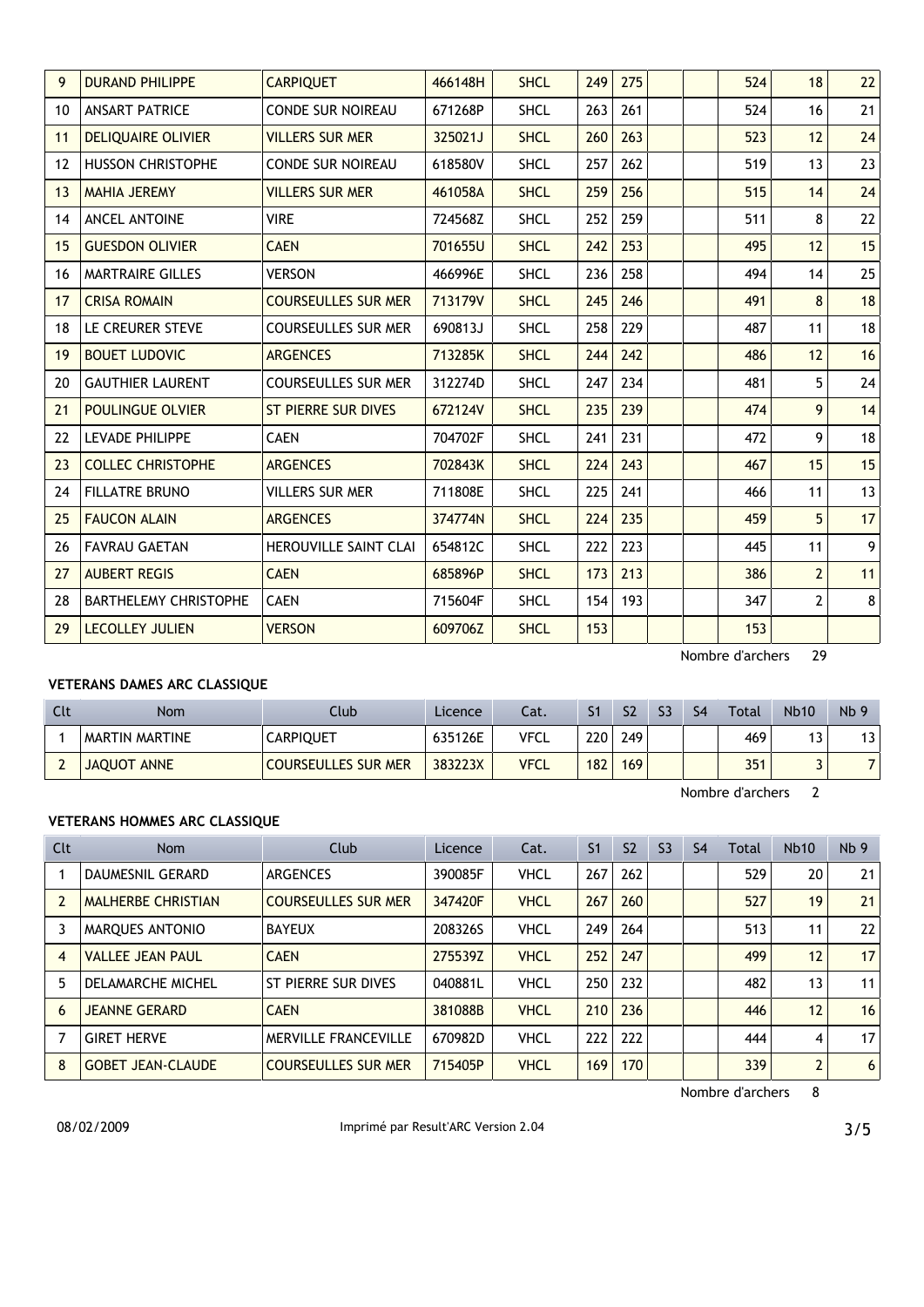#### **SUPER VETERANS DAMES ARC CLASSIQUE**

| -CL | Nom                | Llub                 | Licence | Cat.         |     | ch<br>34 | r n | $\varsigma_4$ | Total | <b>Nb10</b> | Nb <sub>9</sub> |
|-----|--------------------|----------------------|---------|--------------|-----|----------|-----|---------------|-------|-------------|-----------------|
|     | LECOEUR JACQUELINE | MERVILLE FRANCEVILLE | 649971R | <b>SVFCL</b> | 252 | 240      |     |               | 492   |             | . .<br>. ت      |

Nombre d'archers 1

#### **SUPER VETERANS HOMMES ARC CLASSIQUE**

| Clt | <b>Nom</b>                | Club                     | Licence | Cat.         | S <sub>1</sub> | S <sub>2</sub> | S <sub>3</sub> | S <sub>4</sub> | Total | <b>Nb10</b> | Nb <sub>9</sub> |
|-----|---------------------------|--------------------------|---------|--------------|----------------|----------------|----------------|----------------|-------|-------------|-----------------|
|     | <b>DUBOIS JEAN-ROLAND</b> | <b>ARGENCES</b>          | 667447L | <b>SVHCL</b> | 270            | 270            |                |                | 540   | 21          | 23              |
|     | THOMAS JEAN-JACQUES       | <b>CONDE SUR NOIREAU</b> | 386927Y | <b>SVHCL</b> | 268            | 256            |                |                | 524   | 18          | 23              |
|     | <b>BARBEY JJACQUES</b>    | <b>VIRE</b>              | 004379K | <b>SVHCL</b> | 255            | 257            |                |                | 512   | 16          | 15              |
| 4   | <b>BOUGENEAUX ALAIN</b>   | <b>BAYEUX</b>            | 073031G | <b>SVHCL</b> | 259            | 226            |                |                | 485   | 13          | 21              |
| 5   | SOSNIERZ GEORGES          | <b>OUISTREHAM</b>        | 296351W | <b>SVHCL</b> | 229            | 222            |                |                | 451   |             | 12              |
| 6   | <b>COSSEC GILBERT</b>     | <b>BAYEUX</b>            | 611329N | <b>SVHCL</b> | 233            | 206            |                |                | 439   | 6           | 13 <sub>1</sub> |
|     | <b>BEAUVAIS BERNARD</b>   | <b>BAYEUX</b>            | 684640Z | <b>SVHCL</b> | 193            | 171            |                |                | 364   | 3           | 6               |

Nombre d'archers 7

### **JUNIORS HOMMES ARC A POULIES**

| Clt | <b>Nom</b>             | Club                       | Licence | Cat.        | S <sub>1</sub> | S <sub>2</sub> | S <sub>3</sub> | S4 | Total | <b>Nb10</b> | Nb <sub>9</sub> |
|-----|------------------------|----------------------------|---------|-------------|----------------|----------------|----------------|----|-------|-------------|-----------------|
|     | POIRRIER CAMILLE       | <b>OUISTREHAM</b>          | 608936M | CHCO        | 27.            | 280            |                |    | 557   | 20          | 37 <sup>1</sup> |
|     | <b>AUBERT BENJAMIN</b> | <b>CAEN</b>                | 619394E | <b>JHCO</b> | 242            | 268            |                |    | 510   |             | 35              |
|     | LABBE KEVIN            | <b>FONTENAY LE MARMION</b> | 612029Z | JHCO        | 246            | 238            |                |    | 484   |             | 28 I            |

Nombre d'archers 3

# **SENIORS DAMES ARC A POULIES**

| Cl | Nom                      | Club          | Licence | Cat.        |                  | S <sub>2</sub> | S <sub>3</sub> | S4 | Total | <b>Nb10</b> | Nb <sub>9</sub> |
|----|--------------------------|---------------|---------|-------------|------------------|----------------|----------------|----|-------|-------------|-----------------|
|    | <b>PRIGNON VANESSA</b>   | <b>VERSON</b> | 420952G | <b>SFCO</b> | 272              | 273            |                |    | 545   |             | 44              |
|    | FIEVET-MICHELUZZI KARINE | <b>CAEN</b>   | 675968Y | SFCO        | 256 <sub>1</sub> | 259            |                |    | 515   |             | 38              |

Nombre d'archers 2

### **SENIORS HOMMES ARC A POULIES**

| Clt | Nom                           | Club                         | Licence | Cat.        | S <sub>1</sub> | S <sub>2</sub> | S <sub>3</sub> | S <sub>4</sub> | Total | <b>Nb10</b> | Nb <sub>9</sub> |
|-----|-------------------------------|------------------------------|---------|-------------|----------------|----------------|----------------|----------------|-------|-------------|-----------------|
|     | <b>YVETOT BRUNO</b>           | <b>VERSON</b>                | 254407E | <b>SHCO</b> | 286            | 278            |                |                | 564   | 24          | 36              |
|     | <b>BOISROUX MICHEL</b>        | <b>HEROUVILLE SAINT CLAI</b> | 405942S | <b>SHCO</b> | 281            | 282            |                |                | 563   | 27          | 29              |
| 3   | <b>CUQUEMELLE JEAN CLAUDE</b> | <b>HEROUVILLE SAINT CLAI</b> | 440951V | <b>SHCO</b> | 281            | 280            |                |                | 561   | 23          | 35              |
| 4   | <b>ACUNA CHRISTOPHE</b>       | <b>HEROUVILLE SAINT CLAI</b> | 625122F | <b>SHCO</b> | 276            | 275            |                |                | 551   | 11          | 49              |
| 5   | <b>JOURDAN DANIEL</b>         | <b>CAEN</b>                  | 454789L | <b>SHCO</b> | 273            | 273            |                |                | 546   | 14          | 30              |
| 6   | <b>DUPONT OLIVIER</b>         | <b>FONTENAY LE MARMION</b>   | 723986S | <b>SHCO</b> | 272            | 261            |                |                | 533   | 12          | 37 <sup>2</sup> |
|     | <b>BAREY ALEXANDRE</b>        | <b>BAYEUX</b>                | 594698L | <b>SHCO</b> | 263            | 268            |                |                | 531   | 6           | 39              |
| 8   | <b>DAUPHIN GAEL</b>           | <b>CONDE SUR NOIREAU</b>     | 466536E | <b>SHCO</b> | 241            | 265            |                |                | 506   | 6           | 35              |

Nombre d'archers 8

## **VETERANS HOMMES ARC A POULIES**

| $\mathsf{C}$ | Nom | Club                                | Licence | Cat. | S <sub>2</sub> | S <sub>3</sub> | -S4 | <b>Total</b> | <b>Nb10</b> | N <sub>b</sub> 9 |
|--------------|-----|-------------------------------------|---------|------|----------------|----------------|-----|--------------|-------------|------------------|
| 08/02/2009   |     | Imprimé par Result'ARC Version 2.04 |         |      |                |                |     |              |             |                  |